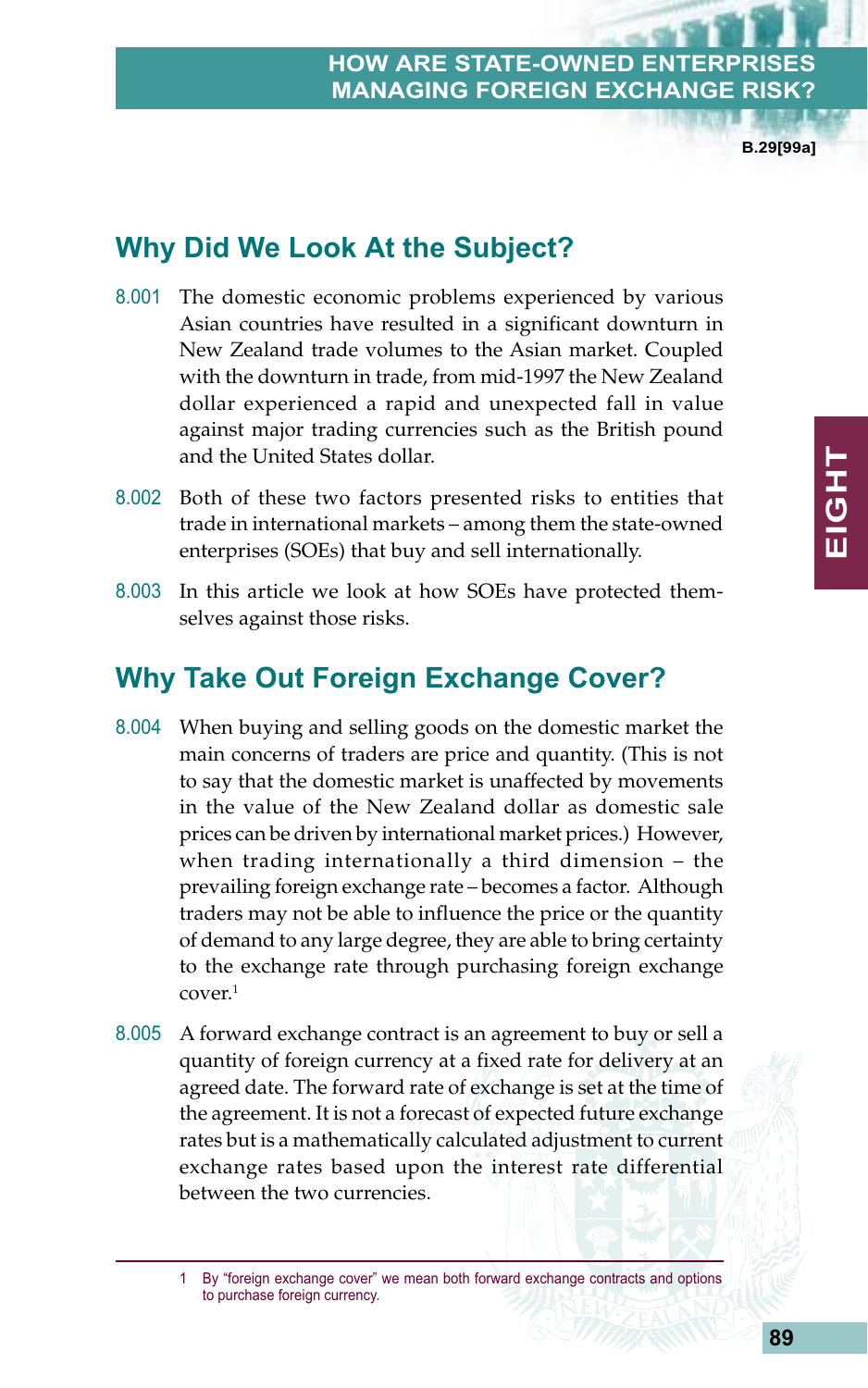8.006 Establishing foreign exchange rates effectively eliminates foreign currency fluctuations, enabling traders to know with certainty what their receipts will be if they are able to achieve a predetermined level of sales at the forecast price. Nevertheless, there is a risk associated with the purchase of foreign exchange cover, which increases relative to the length and volume of cover purchased. In addition, normal business volatility means that sales volumes and prices will fluctuate over time. Therefore, the further out one seeks to predict future trading patterns the greater will be the uncertainty.

# **How Are the Business Risks of Taking Out Foreign Exchange Cover Reported?**

- 8.007 One of the main risks in taking out foreign exchange cover is that if the sales projections are incorrect the trader may be left in a position of having insufficient sales to take advantage of the cover. Cover that is excessively greater than actual sales, and prevailing exchange rates that are lower than the forward exchange contract rate, may result in significant losses being realised.
- 8.008 Sales that have been made are accounted for as revenue in the Statement of Financial Performance in the period in which the sales occur.2 The amount at which the sale will be recorded will be based on the exchange rate in the forward exchange contract. Therefore, if the forward rate at the date of sale differs from the rate in the forward exchange contract the result will be reflected in an increase or decrease in the revenue recorded.
- 8.009 Until the sale actually occurs, financial reporting standards require disclosure of the foreign exchange exposure by way of a note to the accounts.3 The note to the accounts reports the amount of forward exchange contracts purchased and their fair value – that is, the amount the currency could be sold for at balance date (on the basis that there is no penalty for selling early).

3 FRS-31, *Disclosure of Information about Financial Instruments*; Institute of Chartered Accountants of New Zealand.

<sup>2</sup> SSAP-21, *Accounting for the Effects of Changes in Foreign Currency Exchange Rates*; Institute of Chartered Accountants of New Zealand.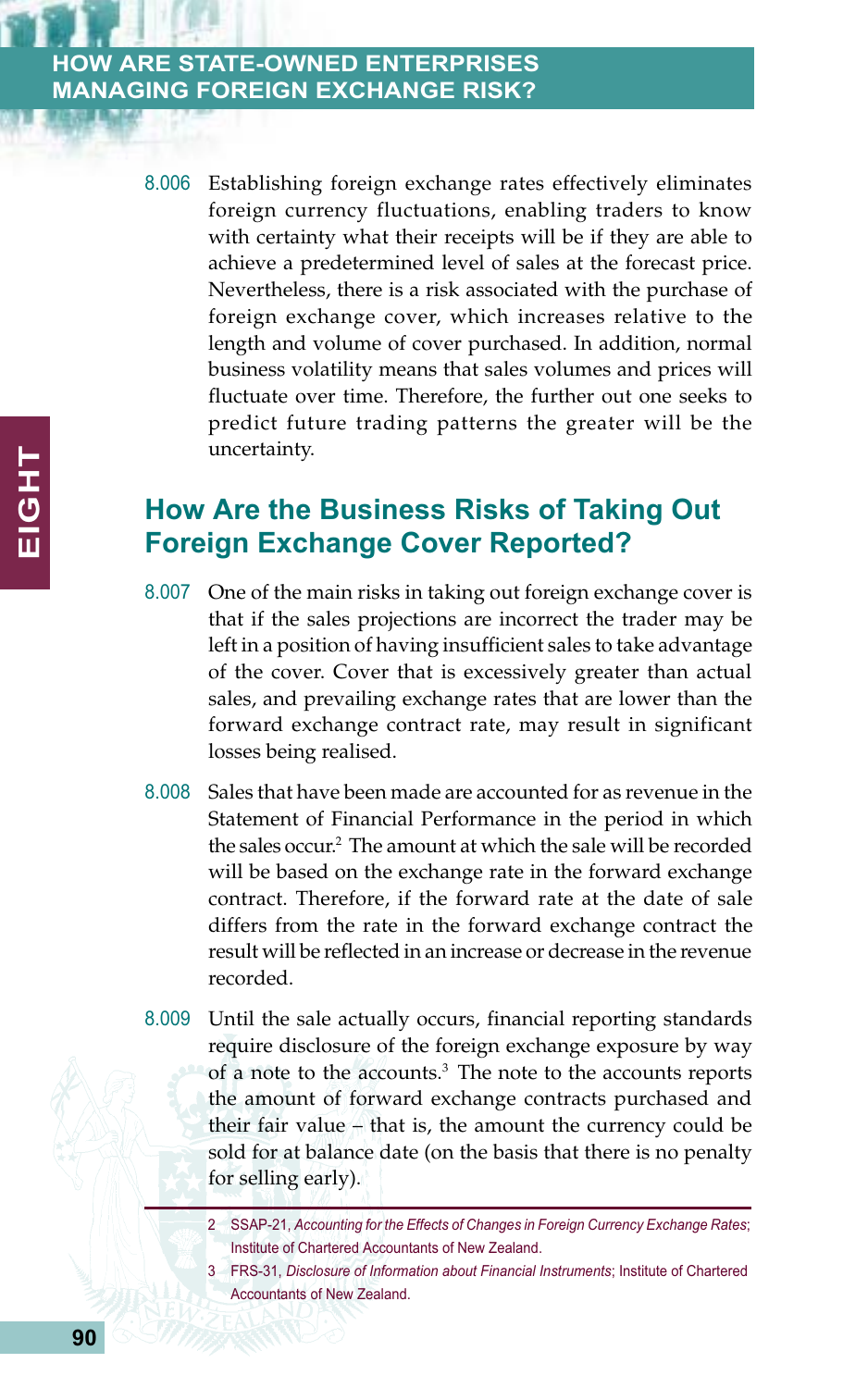**B.29[99a]**

**EIGHT**

EIGHT

8.010 Understanding the implications of the note disclosure requires some knowledge of accounting and foreign exchange transactions.

# **What Did We Review?**

- 8.011 We identified those SOEs that were purchasing foreign exchange cover, reviewed their foreign exchange risk management policies, and ascertained how the policies had been applied in the 1997-98 financial period. We did not review the management of foreign exchange risk in relation to the principal element of overseas debt.
- 8.012 We reviewed each SOE's annual report, and where we needed further information we obtained it by discussions with the appropriate staff of the SOE.

# **How Did We Judge the Foreign Exchange Risk Management Policies?**

- 8.013 We were not concerned just with whether the SOEs had made losses on foreign exchange transactions because gains and losses will be made even when foreign exchange cover is in place. The reason for this is that it is extremely difficult for an organisation to match exactly the movement of the New Zealand dollar against other international currencies, and as a consequence gains and losses will occur even when hedging the exchange rate risk.
- 8.014 Rather, we were concerned that SOEs had adequate policies to minimise any long-term foreign exchange risk that they faced. Therefore, we sought to establish whether each Board:
	- had clearly set out its objectives for managing foreign exchange risk;
	- had established policies that gave effect to its objectives;
	- was receiving adequate information on a regular basis to ensure that its policies were being complied with; and
	- ensures that its treasury policies are regularly reviewed by a suitably qualified external party.
- 8.015 We did not review the SOEs' treasury management functions in detail.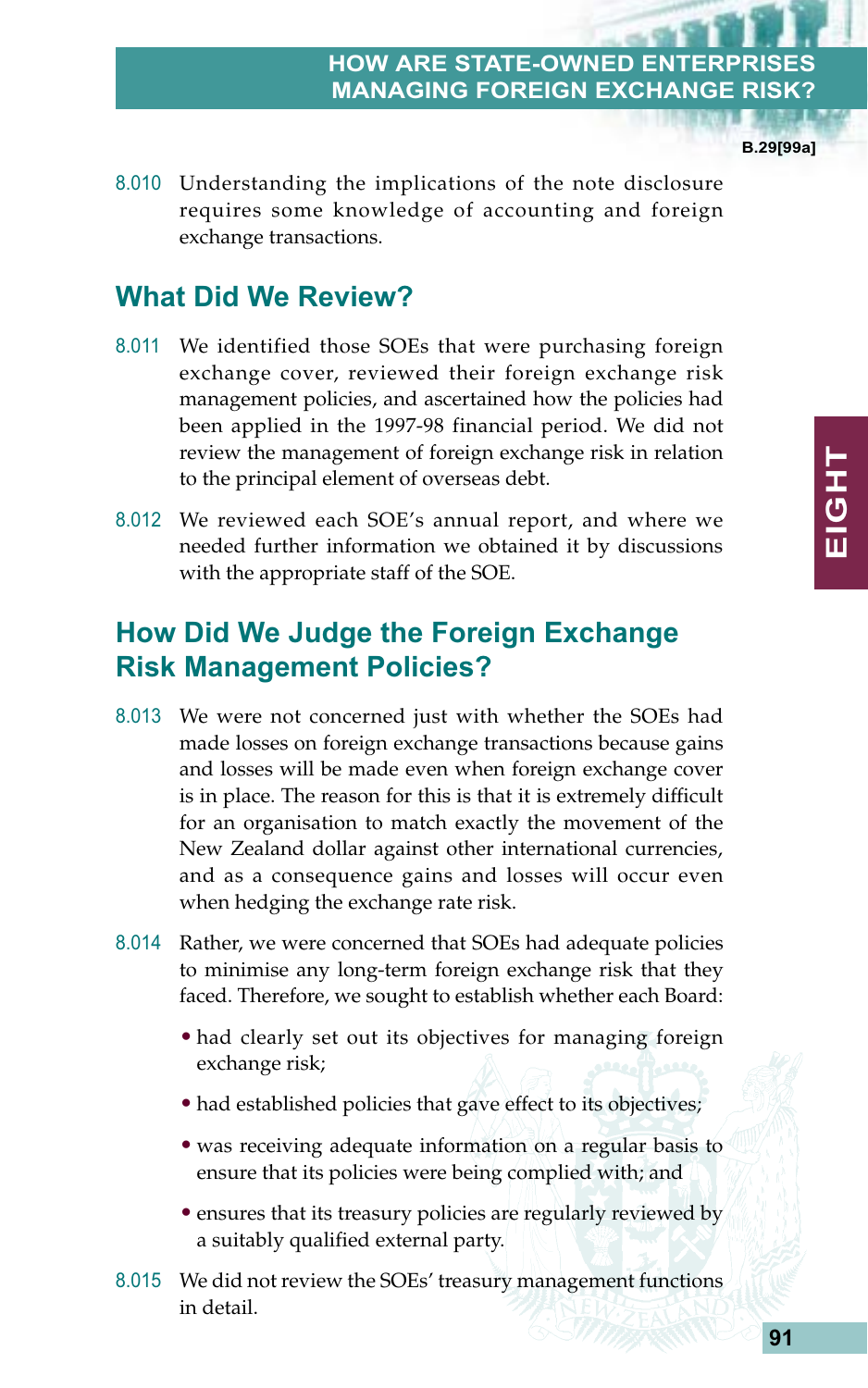# **What Did We Find?**

- 8.016 Of the 15 SOEs we reviewed, four had no foreign exchange risk. Nine out of the remaining 11 SOEs were involved in managing foreign exchange risk to any significant degree.
- 8.017 Of the nine, seven had taken out foreign exchange cover that related to foreign borrowing costs or capital expenditure purchases. The practices adopted by these seven SOEs in relation to capital expenditure purchases were largely in line with our expectations.
- 8.018 We were interested most in the remaining two SOEs:
	- one had entered into a foreign loan to partially hedge future revenue streams; and
	- the other had taken out foreign exchange cover as a hedge against the effect of foreign exchange rate changes so as to give greater certainty of receipts from export sales.

### *Land Corporation Limited*

- 8.019 The first of those SOEs was Land Corporation Limited (Landcorp), which met our expectations in managing foreign exchange risk in the context of the scope of our review. However, its foreign exchange management was unusual. Landcorp had converted a portion of its domestic debt to a United States dollar loan (of US\$25 million) as a hedge against the effect of foreign exchange rate changes on prices for the majority of its products that are sold on the domestic market. It also takes out forward exchange contracts to cover the relatively small proportion of total revenue generated from sales of its products on the international market.
- 8.020 We accept that the Board entered into the United States dollar loan arrangement having been independently advised that a partial natural hedge does exist with the loan, due to domestic product prices achieved by Landcorp largely being determined on the international market (commonly fixed in United States dollars).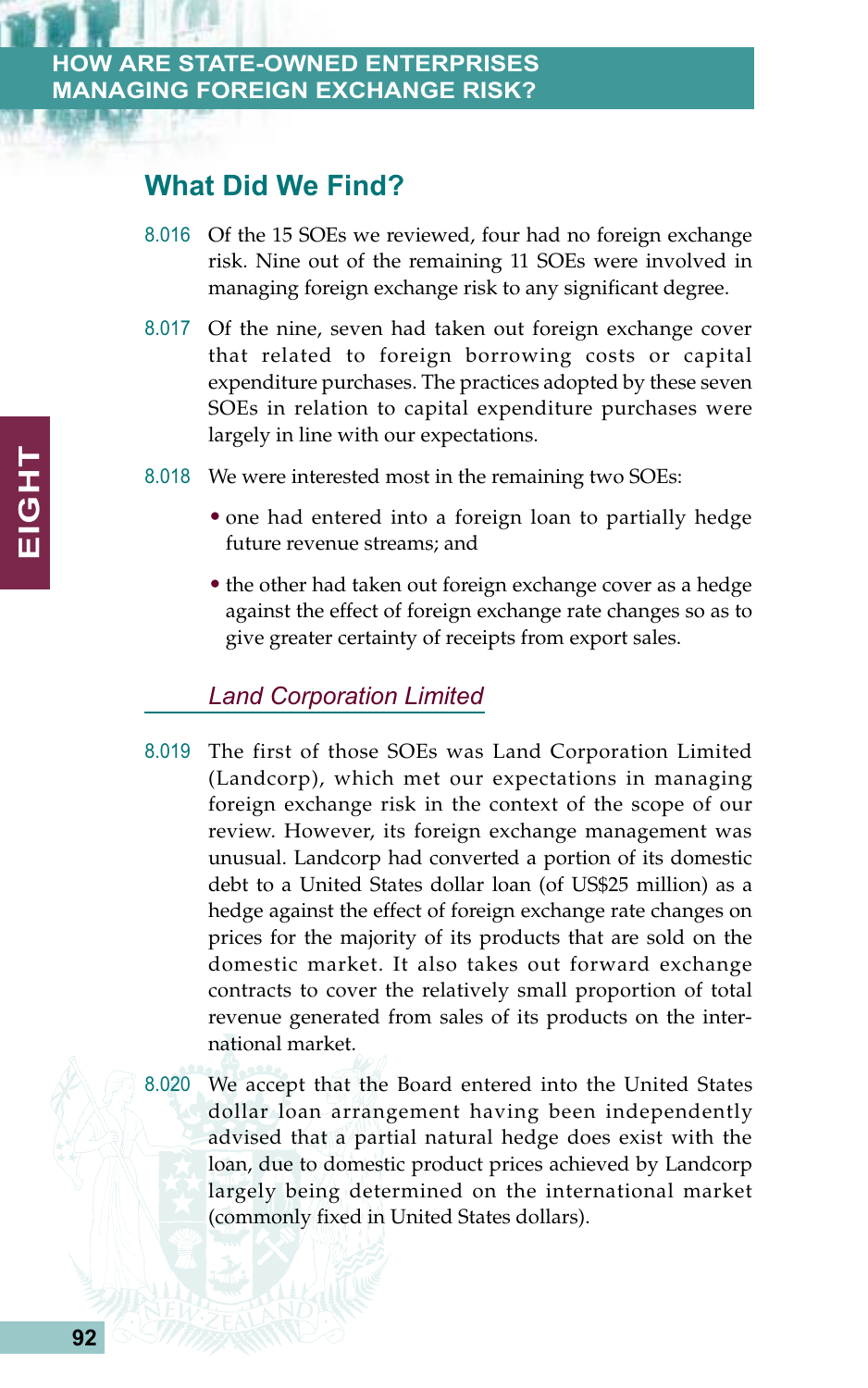**B.29[99a]**

# *Solid Energy New Zealand Limited*

8.021 The second SOE was Solid Energy New Zealand Limited (Solid Energy), which is directly involved in significant sales of its products in international markets (\$94.8 million for the year ended 30 June 1998). We would therefore expect the Board of Solid Energy to have sound policies in place to manage foreign exchange risk. The balance of this article assesses the degree to which Solid Energy met our expectations as set out in paragraphs 8.013-8.014.

# **What Was Our Assessment of Solid Energy's Foreign Exchange Risk Management?**

*How Much Foreign Exchange Cover Did Solid Energy Have?*

8.022 An analysis of Solid Energy's position is shown in Figure 8.1.

# *Figure 8.1 Solid Energy – Sales and Foreign Exchange Cover*

|                                                  | 1997-98<br>\$million | 1996-97<br>\$million |
|--------------------------------------------------|----------------------|----------------------|
| Total sales                                      | 187.3                | 208.8                |
| International revenue                            | 94.8                 | 115.6                |
| Total foreign exchange cover held<br>at 30 June  | 468.0                | 165.2                |
| Realised <sup>4</sup> (loss)/profit at 30 June   | (3.6)                | Nil                  |
| Unrealised <sup>5</sup> (loss)/profit at 30 June | (138.1)              | 8.2                  |
|                                                  |                      |                      |

In this instance when the contracts matured there were insufficient sales to match against the proceeds of the contract and an actual loss of \$3.6 million was made.

5 This is unrealised in that a profit or a loss will only occur if all contracts existing at 30 June were closed out at 30 June at the current exchange rates. This is extremely unlikely to occur in the normal course of business but it does give an indication of the extent of risk in the event that no sales are achieved.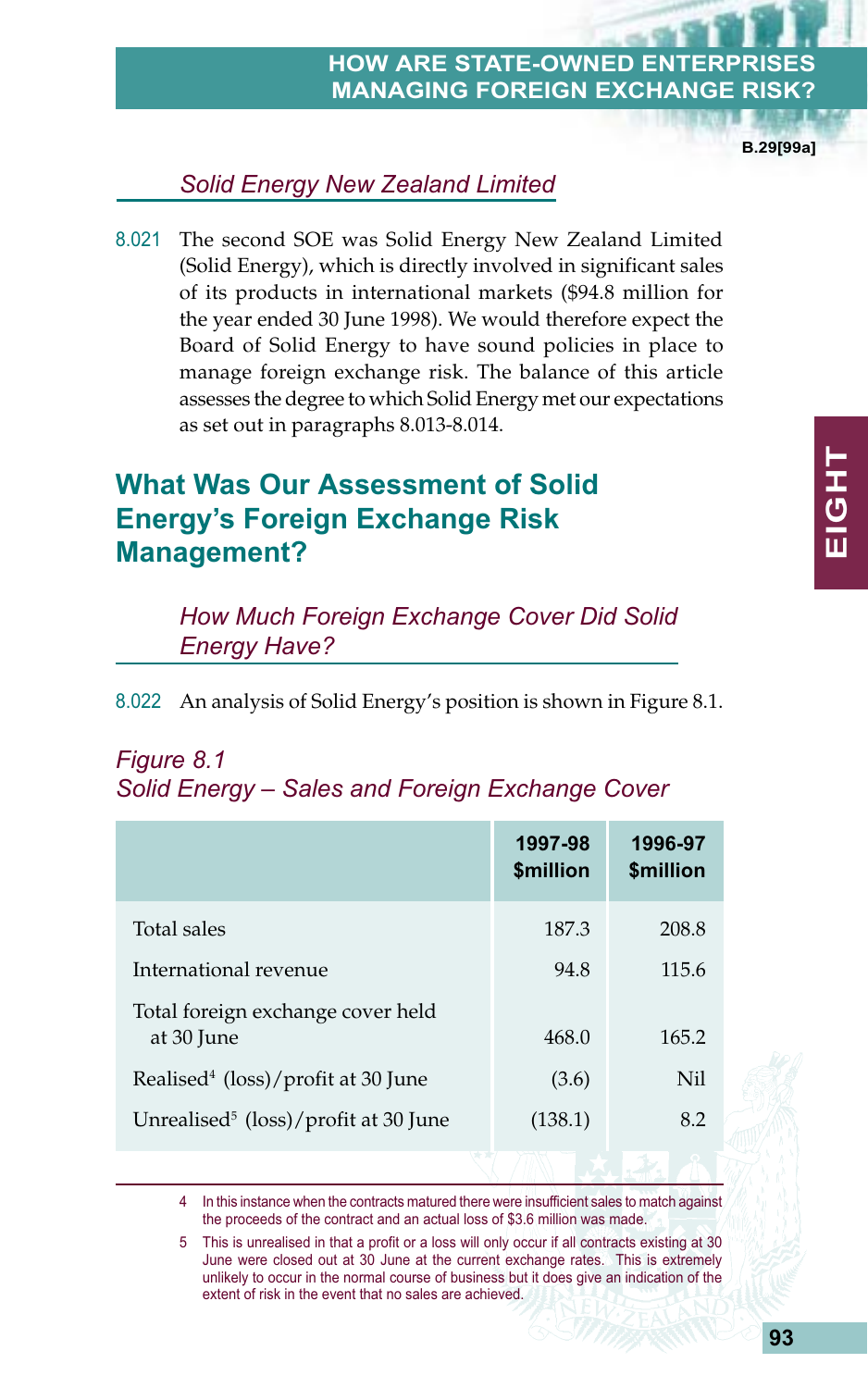- 8.023 Our initial review of Solid Energy's financial statements raised the following four issues:
	- There was a significant increase in the level of foreign exchange cover during the 1997-98 financial year – from \$165.2 million at 30 June 1997 to \$468.0 million at 30 June 1998. (Part of this increase can be attributed to the different exchange rates at 30 June. If both figures were expressed in United States dollars the increase would have been from US\$112.9 million to US\$242.4 million.)
	- This increase in cover was not supported by an increase in international sales, which decreased from \$115.6 million for the year ended 30 June 1997 to \$94.8 million for the year ended 30 June 1998.
	- A substantial adverse turnaround in the potential exposure of \$146.3 million (if all the forward exchange contracts outstanding at 30 June had been closed out at the exchange rate at that date), resulting from turning a potential profit of \$8.2 million as at 30 June 1997 into a potential loss of \$138.1 million as at 30 June 1998.<sup>6</sup>
	- Forward exchange contracts were in place for up to five years. Expected sales this far into the future were based on estimates only and were not underpinned by firm sales contracts.

### *What Was the Board's Objective in Managing Foreign Exchange Risk?*

8.024 The Board's objective is stated to be:

*… to protect CoalCorp* [now Solid Energy New Zealand Limited] *from adverse exchange rate variations, by managing the Corporation's exposure.*

- 8.025 The foreign exchange exposures recognised in Solid Energy's policy document are:
	- budgeted (and forecast) export sales; and
	- import commitments of a capital and operational nature.
	- 6 On the same basis the unrealised loss at 30 November 1998 would have been \$75 million.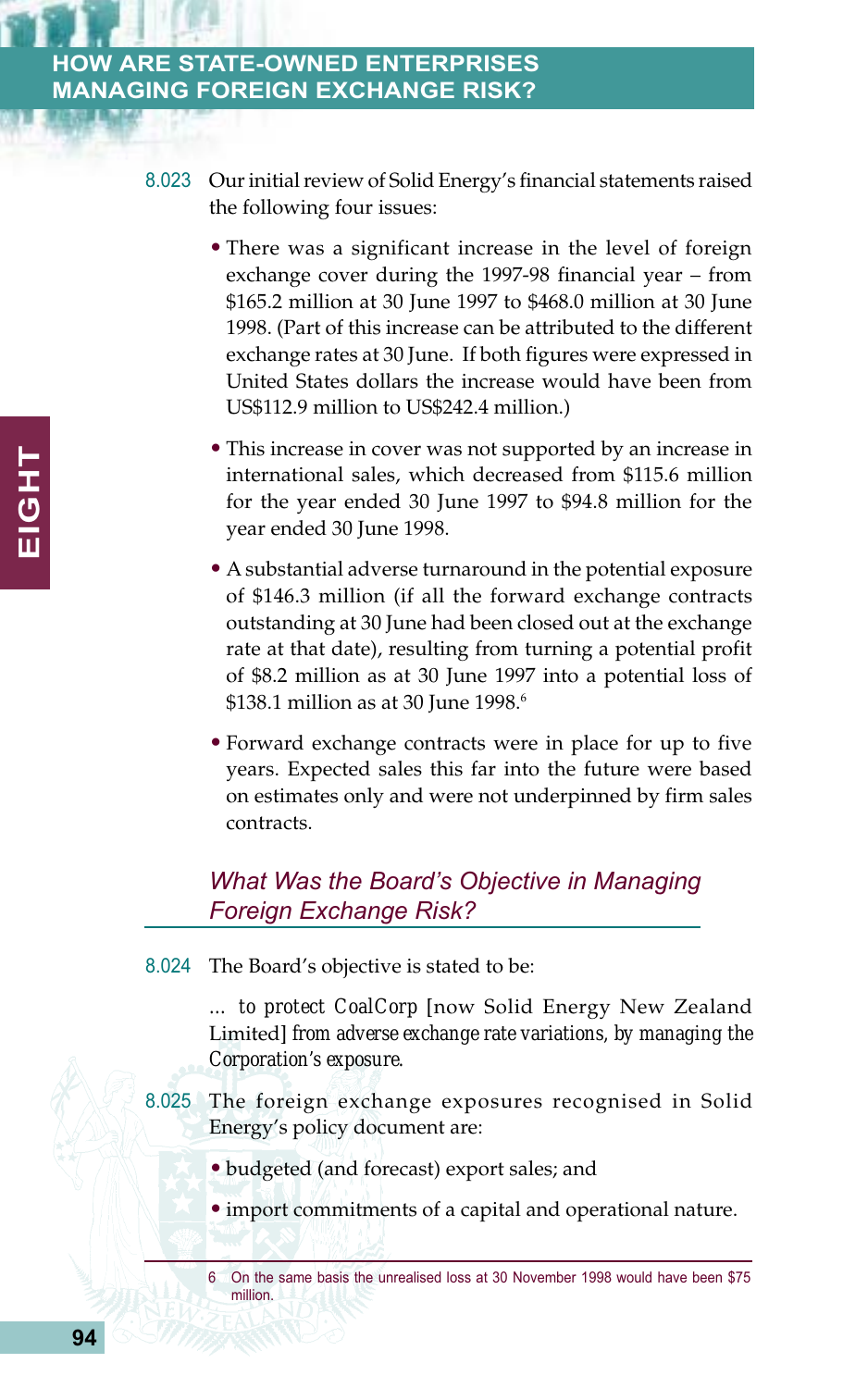**B.29[99a]**

#### 8.026 For Solid Energy this means protection of future income.

*What Was the Board Policy for Managing Foreign Exchange Risk?*

8.027 The Board's policy for determining the level of its foreign exchange cover is set out in Figure 8.2 below. The exposure is based on forecast export sales and foreign exchange cover is taken out in the ranges specified.

### *Figure 8.2 Policy for Foreign Exchange Cover*

| <b>Export Sales</b><br><b>Exposure</b> | <b>Forward</b><br><b>Exchange</b><br><b>Contracts</b> |         | <b>Option</b><br>Cover |                 |  |
|----------------------------------------|-------------------------------------------------------|---------|------------------------|-----------------|--|
|                                        | $min$ %                                               | $max$ % | $min$ %                | $max$ %         |  |
| Forecast receipts up to<br>3 months    | 35                                                    | 90      | Nil.                   | 15              |  |
| Forecast receipts 4 to<br>12 months    | 35                                                    | 90      | Nil.                   | 20              |  |
| Forecast receipts 13 to<br>24 months   | 35                                                    | 80      | Nil.                   | N <sub>il</sub> |  |
| Forecast receipts 25 to<br>36 months   | 30                                                    | 65      | Nil.                   | N <sub>il</sub> |  |
| Forecast receipts 37 to<br>60 months   | 30                                                    | 65      | Nil                    | Nil             |  |

8.028 The policy was changed in August 1997 to extend the maximum period of cover from 36 months to 60 months.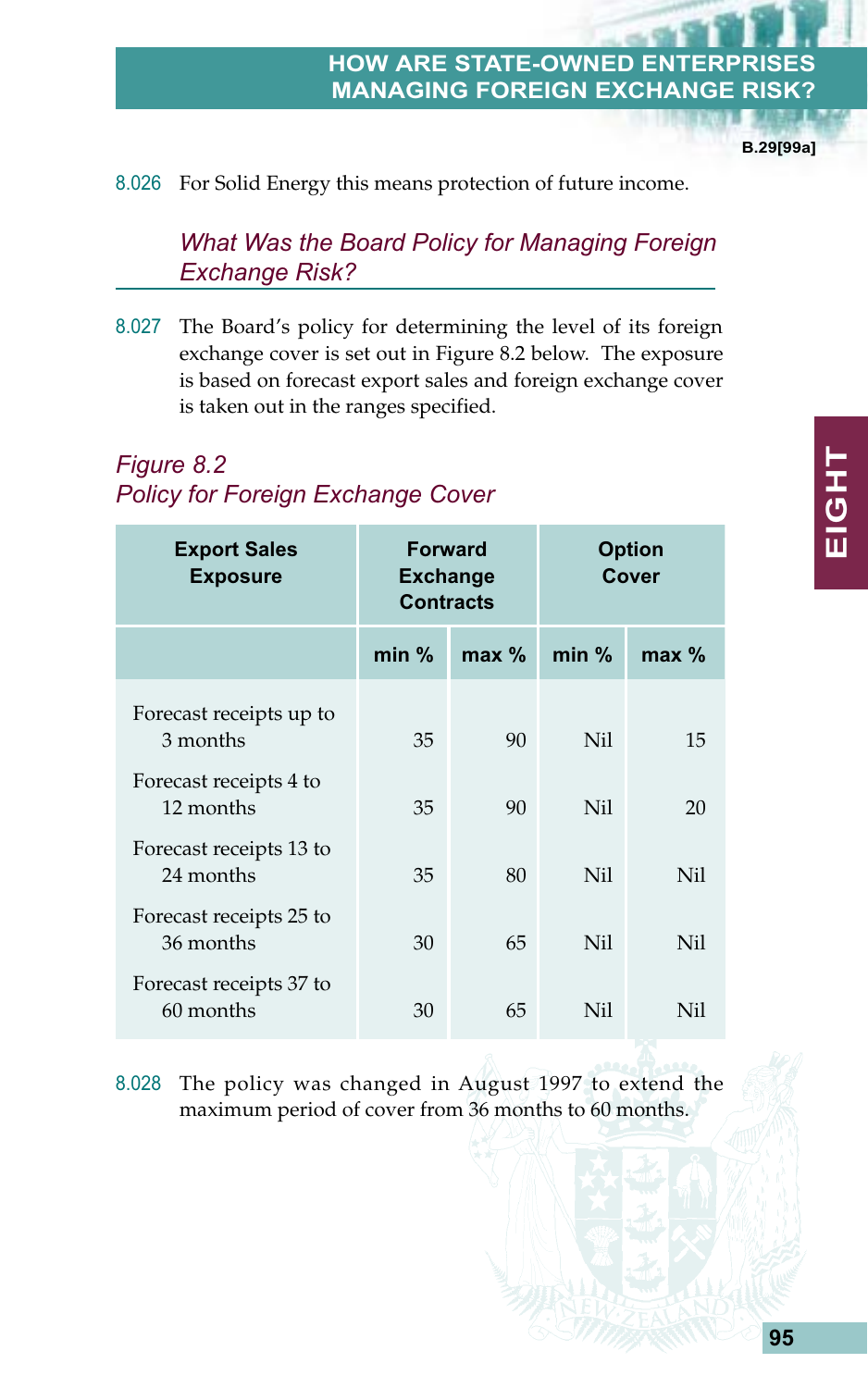# *How Did the Policy Compare With Others?*

- 8.029 Our experience suggests that taking out foreign exchange cover for a period as long as five years, particularly when sales are uncertain, is unusual and not without cost or risk. We therefore compared the periods and lengths of cover in Solid Energy's policy with those of four Australian coalmining companies.<sup>7</sup>
- 8.030 Solid Energy's treasury policy differed from the Australian companies in relation to both the wide degree of discretion given to management (i.e. the width of the bands) and the maximum period of cover. For coal sales, three out of the four Australian companies limited their foreign exchange cover to a three-year projection, and the fourth had a maximum five-year projection.
- 8.031 As for the level of cover, three out of the four had a maximum cover in the first year of between 70% and 75% and the fourth had a maximum of 100%. The maximum cover in the second and third years was between 50% and 60% for three companies. The fourth company retained a maximum of 100%. The company that takes cover out for up to five years has a maximum cover level of 35% for years four and five.
- 8.032 In summary, the policy adopted by Solid Energy, although not materially different in relation to the maximum period of cover, gave greater discretion to management in relation to the maximum level of permitted foreign exchange cover.

# *How Was the Policy Applied in Practice?*

- 8.033 Solid Energy calculated its cover over both contracted sales and forecast other sales – without recognising the different levels of certainty inherent in the two categories.
- 8.034 Covering contracted sales makes sense because a sales contract establishes certainty over the sale transaction. Therefore, taking out cover over the total value of contracted sales results in the company attaining certainty of revenue for what are ostensibly certain sales.

<sup>7</sup> The companies were Portman Mining Limited, Mount Isa Mines Holdings, QCT Resources Limited, and Broken Hill Proprietary Company Limited.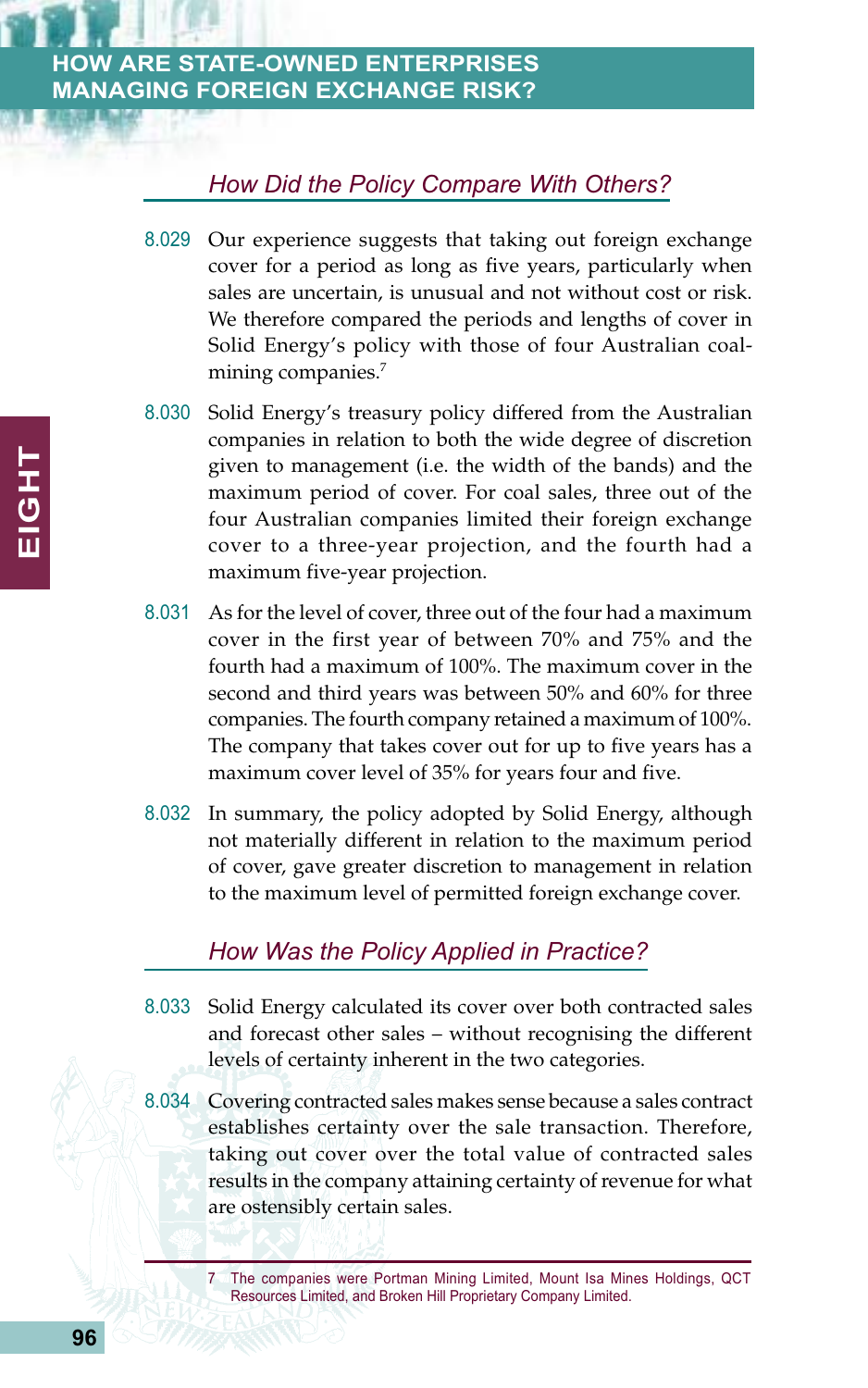8.035 However, our review revealed that some of the reported "contracted sales" were, rather, estimates based on previous business relationships, and the longer-term projections included anticipated production. Latterly, contract expectations as to price and quantity have not been achieved. Therefore, the certainty that we would normally expect of "contracted sales" did not exist.

- 8.036 In relation to forecast other sales, we would expect the amount of cover to be lower due to the inherent uncertainty of sales being achieved. We would also expect that, as the sales projections become less reliable the longer the period, the amount of foreign exchange cover would reduce accordingly.
- 8.037 Solid Energy's policy did have the effect of reducing the level of foreign exchange cover but we would question whether the reduction was sufficient in view of the state of uncertainty of forecast sales.

#### *What Did Management Report to the Board?*

- 8.038 Management prepares a monthly *Foreign Exchange Position Report* for the Board. This report is an effective way of determining whether the Board's policy in relation to the maximum and minimum levels of cover is being complied with. However, in our view the report contains insufficient information for the Board to be aware of the extent of the foreign exchange risk to which Solid Energy is exposed.
- 8.039 We were told that a forecast revision of the expected result for the year was carried out each quarter. However, we were not able to establish how the revised forecasts of sales were carried through into the monthly reports to the Board and the amounts of foreign exchange cover held.

# *What Are Our Views on the Reporting?*

- 8.040 We consider that, for the Board to ensure that its foreign exchange risk policy is being complied with, it needs to be provided with sufficient information to determine:
	- Whether previously forecast sales have been achieved and future forecast sales are still achievable.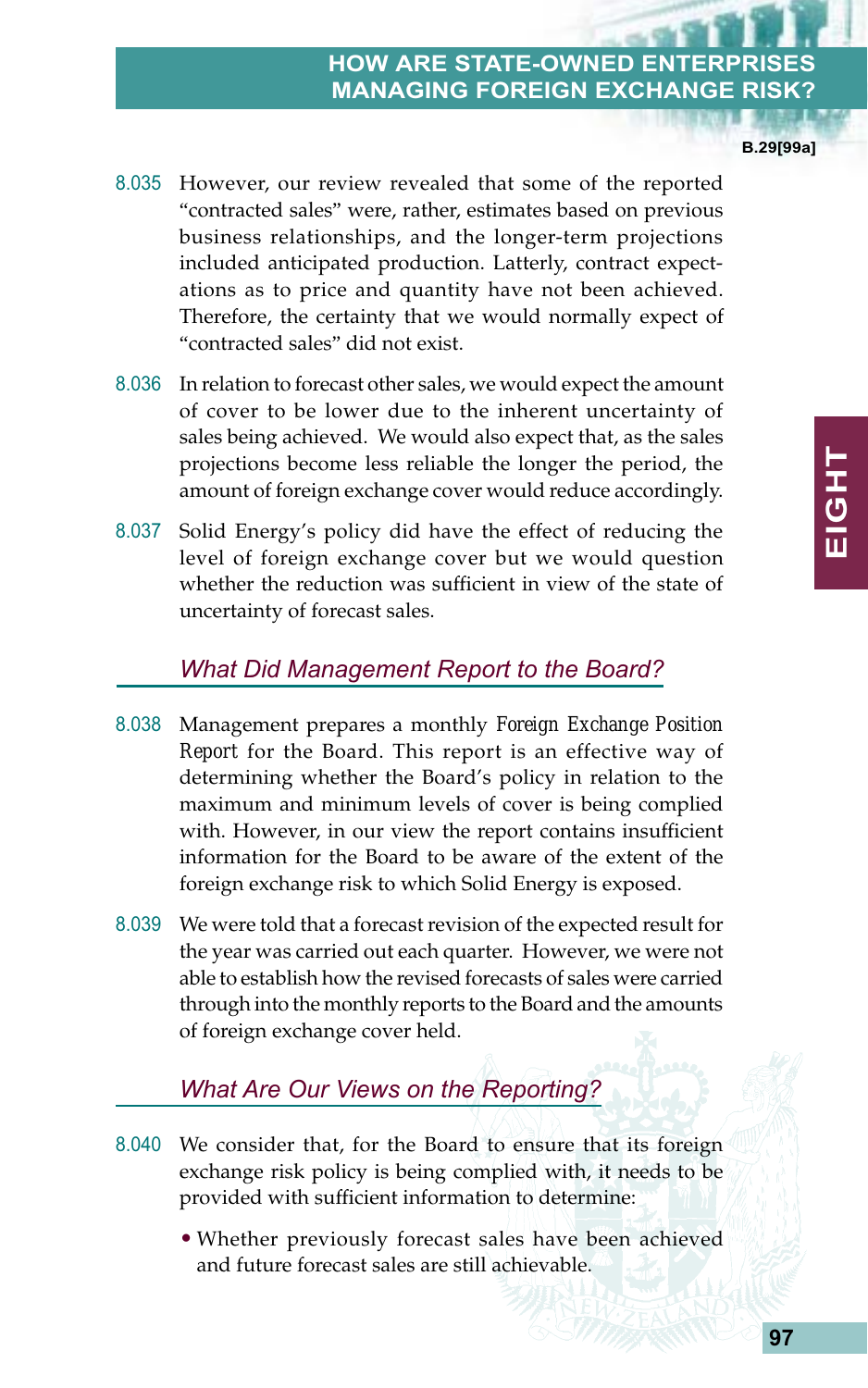- If the forecasts are not being, or likely to be, achieved what is happening with the foreign exchange cover – is any excess being taken forward to match against future sales, or is it being reversed if too much cover is in place.
- 8.041 The Board recognised the need for additional information and, at a meeting on 27 August 1997, determined that:

*… the Company should incorporate a sensitivity analysis in the forecasting to show the impact that a shift in the rate will have on the forecast* [value of the business].

- 8.042 We were told that the Board was given the information orally. We were not able to locate any formal advice to show that this was so.
- 8.043 Our analysis of forward exchange contracts outstanding at 30 June 1998 established that substantial purchases of foreign exchange cover – US\$176 million (or 87% of the total cover of US\$201 million purchased during the year) – were made in the period September to December 1997.<sup>8</sup> Of this amount, US\$105 million was purchased for 37 to 60 months following the policy change the previous August (see paragraph 8.028).
- 8.044 We were surprised that the Board was not consulted before taking out these significant increases in cover. We would have thought that the increases were so substantial that management would first have discussed them with the Board.
- 8.045 In addition, we had the following concerns about the monthly reports submitted to the Board:
	- The options purchased by Solid Energy were "2:1 single" strike" options. These were valued in the monthly schedules at the value should Solid Energy exercise the "strike" option. However, if the exchange rate falls below that shown in the option the bank has the right to "strike" the option at twice the amount shown in the monthly reports to the Board.
	- In the October 1997 report contracted sales for the 3-4 year and 4-5 year bands for the month of October 1997 were shown as US\$45.9 million and US\$31.8 million respectively. Yet in the reports for November and December 1997 there

<sup>8</sup> September US\$37 million, October US\$89 million, November US\$6.5 million, and December US\$43.5 million.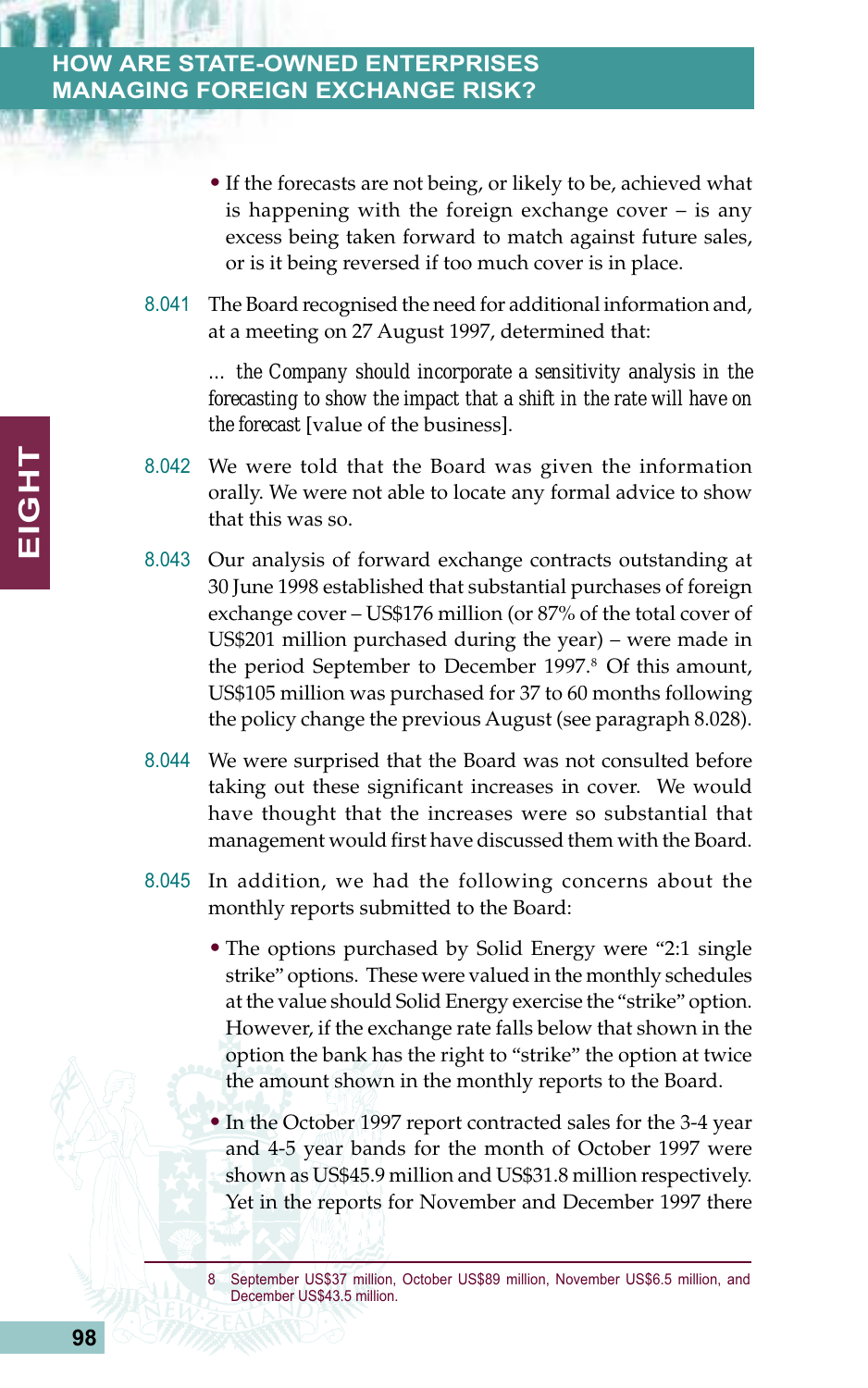were no contracted sales for these two periods. The January 1998 report showed contracted sales for the 3-4 and 4-5 year bands as US\$6.6 million and US\$2.2 million respectively. In the February 1998 report the corresponding figures fell to US\$5.7 million and US\$215,000. The March 1998 report showed contracted sales of US\$3.8 million in years 3-4 and none in years 4-5. At 30 June 1998 the monthly report showed no contracted sales beyond 3 years. This situation continued after 30 June 1998.

- When we asked the reason for the changed figures management said that errors had occurred. Ignoring the split between contracted and projected sales, total forecast sales were relatively consistent. However, that left large fluctuations unexplained (i.e. a decrease in the 5-year forecast of \$14 million between October and November 1997, and an increase of \$57 million between November and December 1997).
- It was difficult to determine whether the percentage levels within the bands in the Board policy had been complied with. This was a result of the bands shown in the reports being different to those in the policy. In addition, the percentage calculations combined the forward exchange contracts and options, whereas the policy dealt with these categories separately.
- We noted significant fluctuations in the forecast sales figures between the bands from month to month. The report did not explain the fluctuations.

# *Was the Board's Policy Complied With?*

- 8.046 The Board's policy on foreign exchange risk was often not complied with during the period March 1997 to November 1998.9
- 8.047 In relation to forward exchange contract cover, the maximum level of cover had been exceeded in some bands, in July, August, October and November 1997, and in January, February, April, June, July, August, September, October and November 1998.

**B.29[99a]**

<sup>9</sup> The following reports were not available for this period: April, May, September 1997; March and May 1998.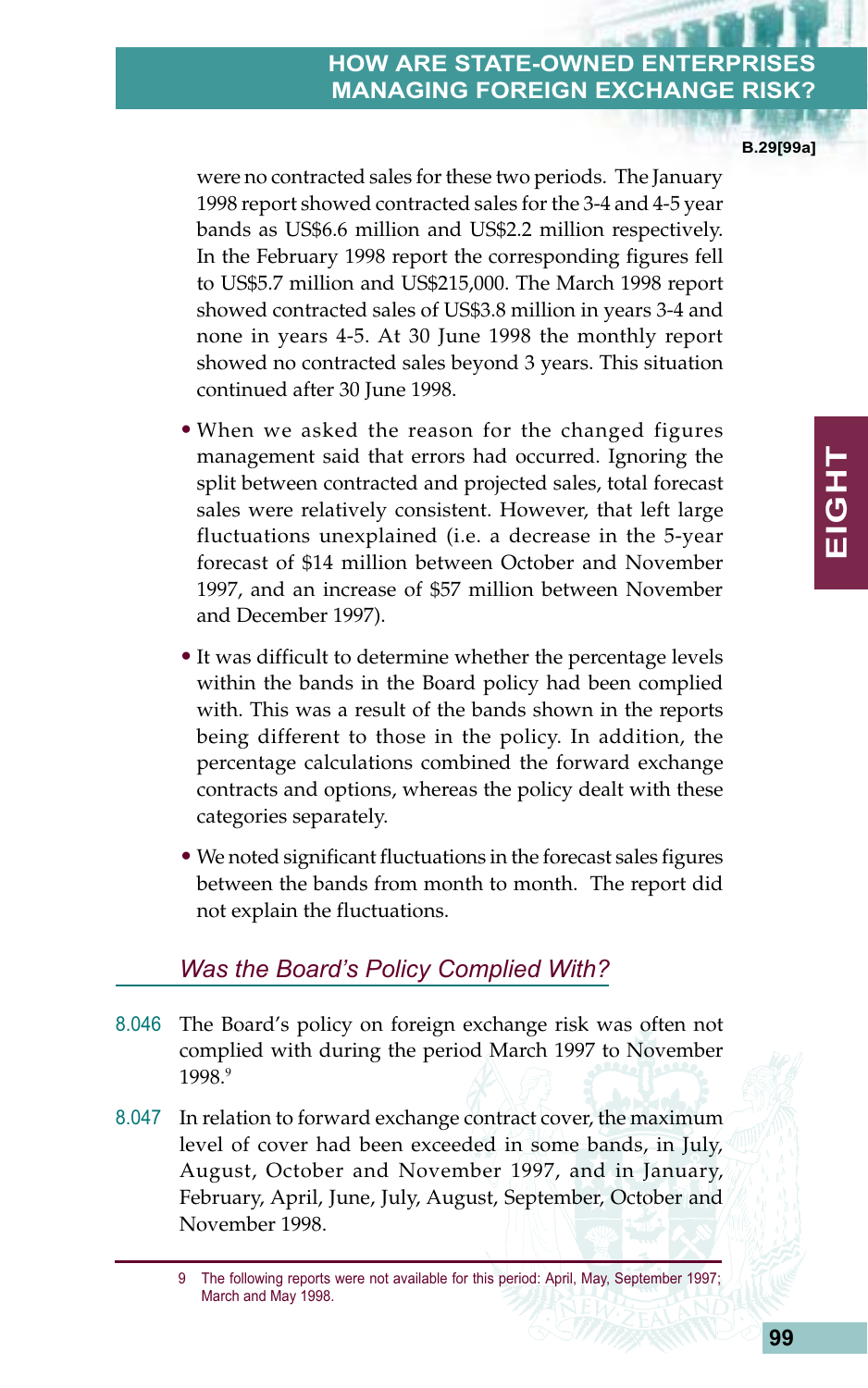- 8.048 In relation to option cover, both the level of cover within the bands as well as the period had been exceeded. The levels of cover were exceeded throughout the period January to December 1998 with the exception of June. The period of cover was also exceeded for the whole period we reviewed – March 1997 to November 1998. Cover for periods from 1 to 5 years ranged from \$10 million to \$40 million. This is contrary to the Board policy, which allows option cover for a maximum of 12 months.
- 8.049 Solid Energy's Chief Financial Officer told us that before February 1998, when the policy was breached, no formal report was made to the Board additional to the regular monthly report. We would have expected the Board to receive details of the extent to which it was exposed, and management's recommended path of action, if any, to return to compliance with the policy.
- 8.050 In February 1998 the Board considered closing out some forward exchange contracts but deferred action to await further developments in the market. In April 1998 the Board discussed the level of foreign exchange cover but again decided not to close out any contracts.

### *On What Basis Did Solid Energy Determine the Level of Foreign Exchange Cover?*

- 8.051 Solid Energy calculated the amount of foreign exchange cover based on forecast export sales (both contracted and projected) in its five-year business plan, taking account of both the prevailing and likely forward exchange rate.
- 8.052 The forecast sales included significant growth in export revenues anticipating completion of the Mount Davy mine and the West Coast jetty. There were two problems in including revenue from these projects:
	- the projects had not been approved at the time the cover was taken out; and
	- as the projects were still being developed, there was a lack of certainty about their completion dates and, therefore, when they would start generating additional revenue.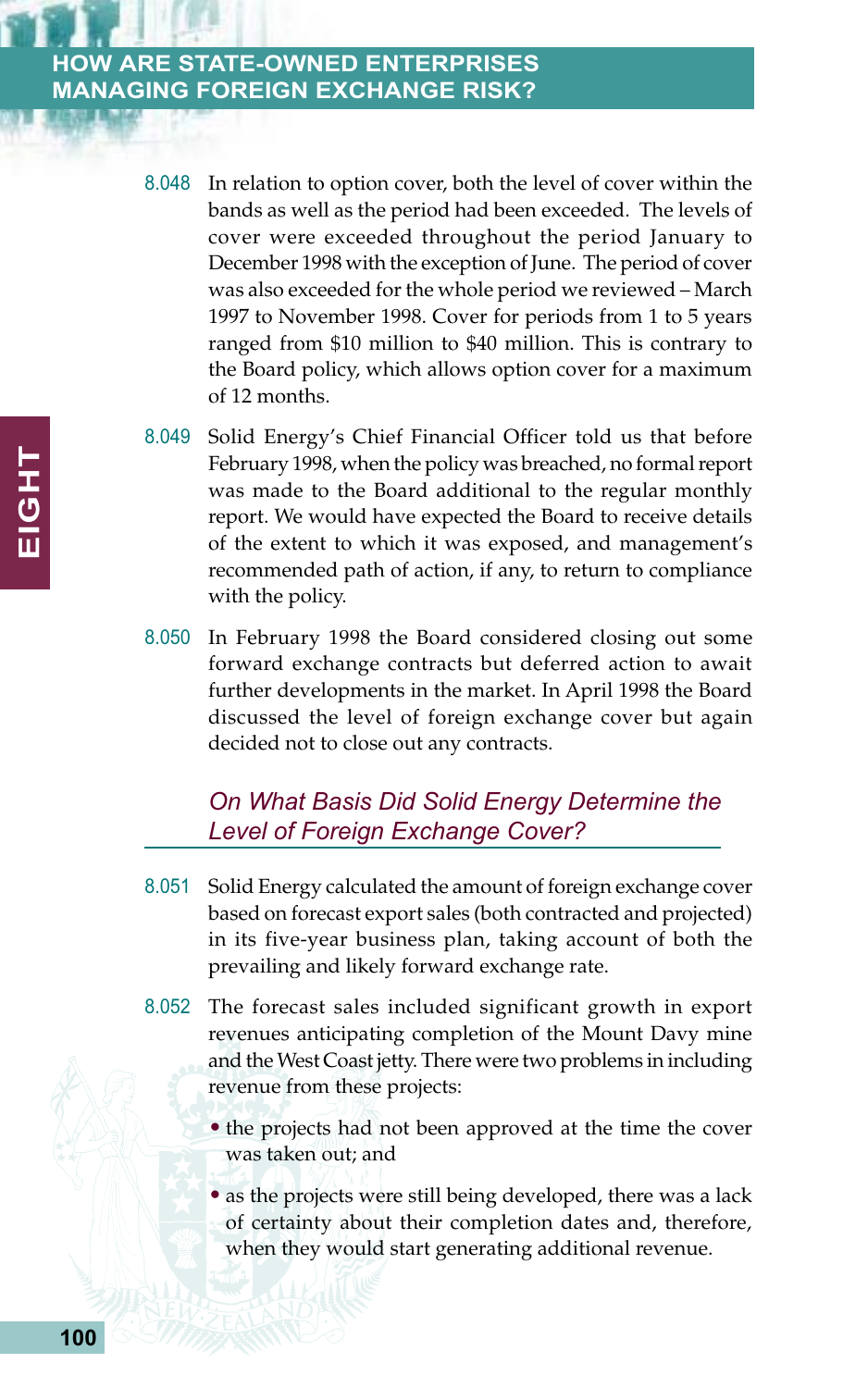8.053 We were advised that management decided in 1997 to increase the foreign exchange cover to the maximum levels permissible under the various categories in the policy. The reason given was that the quantity of coal that Solid Energy was selling at the price it was receiving was considered to be an adequate return on capital invested. The intention was to fix the exchange rate so that there was greater certainty of receipt of revenue from export sales.

- 8.054 In making that decision, management reduced the company's ability to accommodate a downward movement in either the quantity of coal sold or the price received before having an excess of foreign exchange cover. Foreign exchange cover is generally taken out because there is some certainty that the sale will be made and the cover will be fully utilised.
- 8.055 The downturn in the Asian economy during 1997 and 1998 meant that both the demand for and the price of coal has fallen. Solid Energy is now in a position where contracts are currently not always being fulfilled. Not only is it having difficulty meeting its "contracted sales" targets, but the downturn also means that it is not able to meet the level of projected sales on which the foreign exchange cover is based.
- 8.056 The monthly reports to the Board from June to November 1998 show the five-year forecast sales being revised downwards. The forecast international sales and the foreign exchange cover are shown in Figure 8.3 on the next page. In the November report, the foreign exchange cover for the first three years significantly exceeds the forecast sales.

# *Will Solid Energy Be Able To Make Use of the Foreign Exchange Cover?*

- 8.057 Solid Energy is now in a position where it has purchased foreign exchange cover well in excess of the level of international sales it is currently expecting to attain. Overoptimistic sales targets have meant that Solid Energy is now facing the risk that it will incur substantial actual losses in the event that sales fall short of the level of cover taken out.
- 8.058 This risk is very real, especially since international coal sales are depressed. The year-to-date position in the 30 November 1998 management accounts showed a budget sales forecast

**B.29[99a]**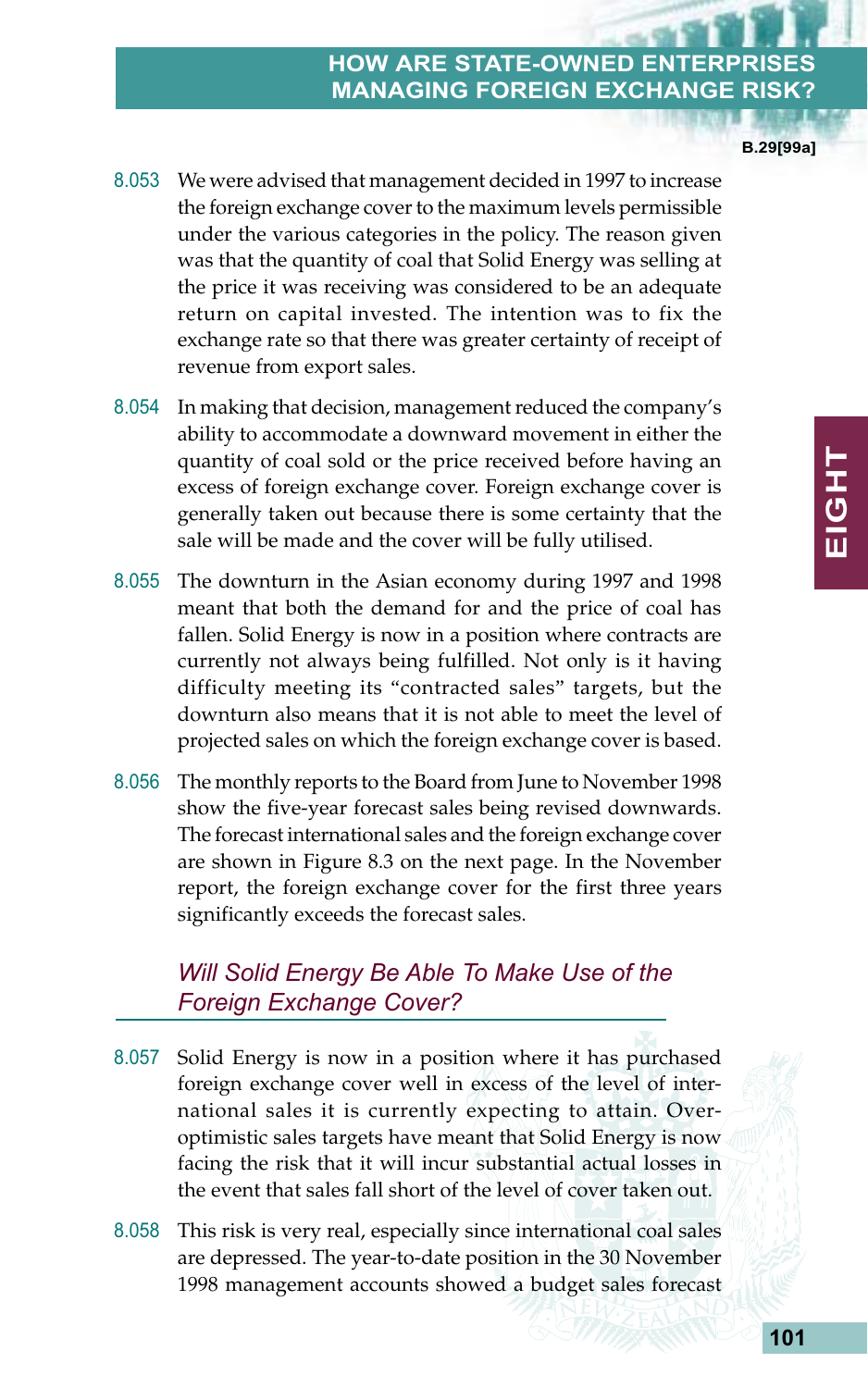of US\$24.3 million yet only US\$14.1 million had been achieved. 10

# *Figure 8.3 Forecast International Sales and Foreign Exchange Cover*

|                                     | Year 1<br>US\$ | Year 2<br>US\$<br>million million million | Year 3<br>US\$ | Year 4<br>US\$<br>million | Year 5<br><b>US\$</b><br>million |
|-------------------------------------|----------------|-------------------------------------------|----------------|---------------------------|----------------------------------|
| Forecast inter-<br>national sales - |                |                                           |                |                           |                                  |
| as at June 1998                     | 65             | 85                                        | 113            | 135                       | 148                              |
| as at October<br>1998               | 50             | 74                                        | 111            | 128                       | 135                              |
| as at November<br>1998              | 49             | 55                                        | 50             | 49                        | 48                               |
| Foreign exchange<br>$cover -$       |                |                                           |                |                           |                                  |
| as at June1998                      | 70             | 71                                        | 91             | 53                        | 12                               |
| as at October<br>1998               | 75             | 87                                        | 62             | 50                        | N <sub>il</sub>                  |
| as at November<br>1998              | 80             | 82                                        | 70             | 40                        | Nil                              |

# *Has Solid Energy's Foreign Exchange Policy Been Regularly Reviewed?*

8.059 An external review of Solid Energy's treasury policies (which include the foreign exchange risk management policy) has been undertaken only twice since the company was established as an SOE in 1987 – in 1995, and in 1997 when the company asked Southpac Limited (Southpac) to do a review.

> 10 The exchange rate that Solid Energy used to convert from New Zealand dollars to United States dollars was 0.63.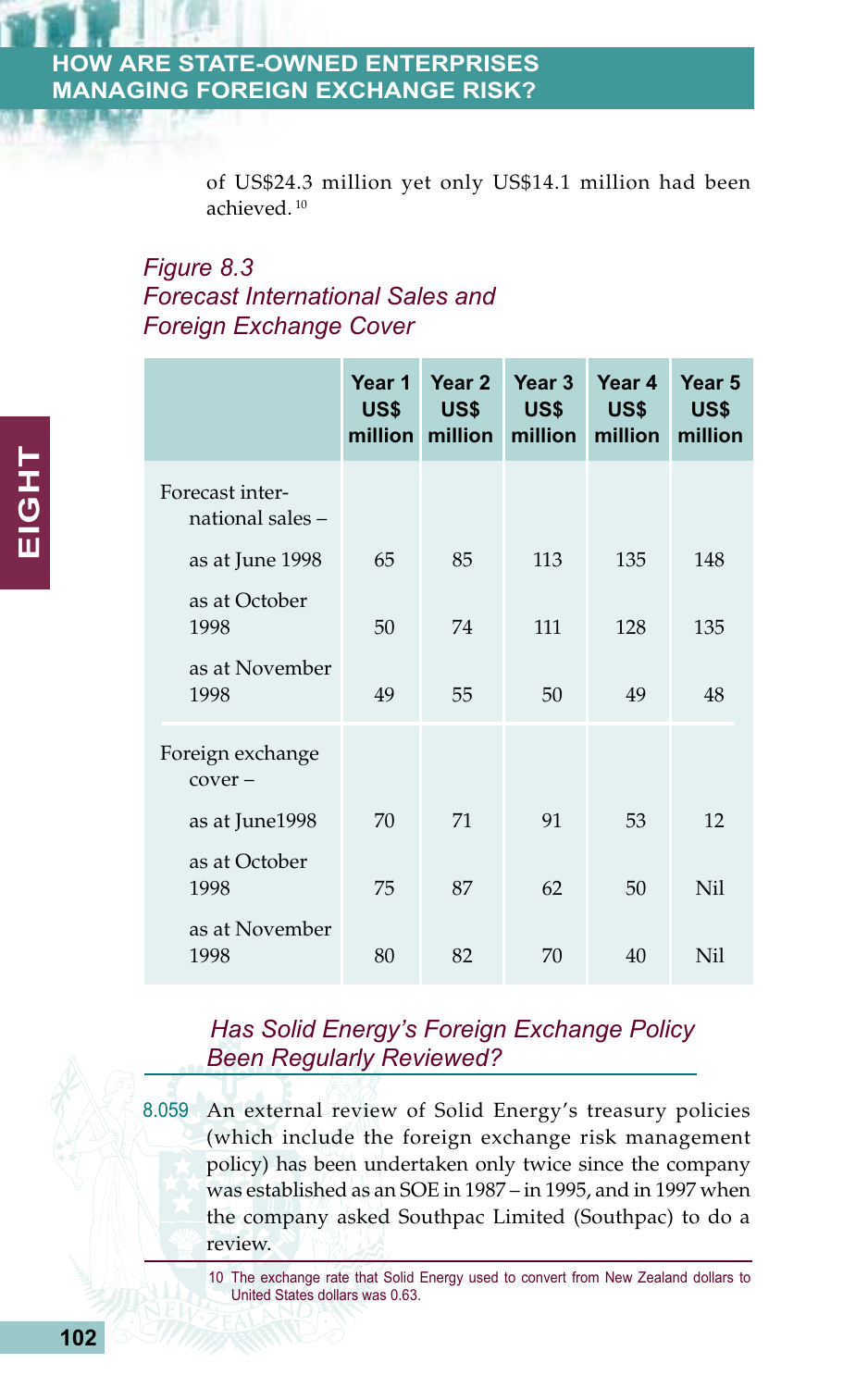8.060 One of Southpac's recommendations was that Solid Energy adopts a benchmark $11$  to assess performance. Southpac recommended that the benchmark comprise 50% of foreign exchange cover over contracted revenue with the remaining 50% being purchased at the time of the transaction. A different benchmark was to be applied for other non-contract revenue projections, which Southpac proposed should be the minimum cover levels in the company's current treasury policy. The Board did not accept Southpac's recommendation.

- 8.061 Separate advice was sought from Bancorp Treasury Services Limited (Bancorp), which had a differing view in relation to the benchmarking – it recommended a composite benchmark in excess of 50%.
- 8.062 Solid Energy's treasury policies require that:
	- An annual audit of the treasury systems be undertaken. We were advised that internal audit has conducted two audits, so that the requirements of this policy have not been met. The Board determines the annual internal audit programme.
	- The maximum and minimum levels of foreign exchange cover should be reviewed at least every 12 months. We found no formal evidence that the Board had made this annual review.

# *What Is Currently Being Done To Mitigate the Foreign Exchange Risk?*

- 8.063 A new Board has been appointed.
- 8.064 The new Board has instituted a strategy to manage the foreign exchange risk over the next 12 months. The Board is currently reviewing its treasury policies with the assistance of a newly appointed adviser.

**B.29[99a]**

<sup>11</sup> A "benchmark" is a measure against which the company's performance in relation to foreign exchange can be assessed. In this instance benchmarking means that the company would calculate the level of revenue from a benchmark foreign exchange policy and compare it to the actual revenue received using the actual policy.